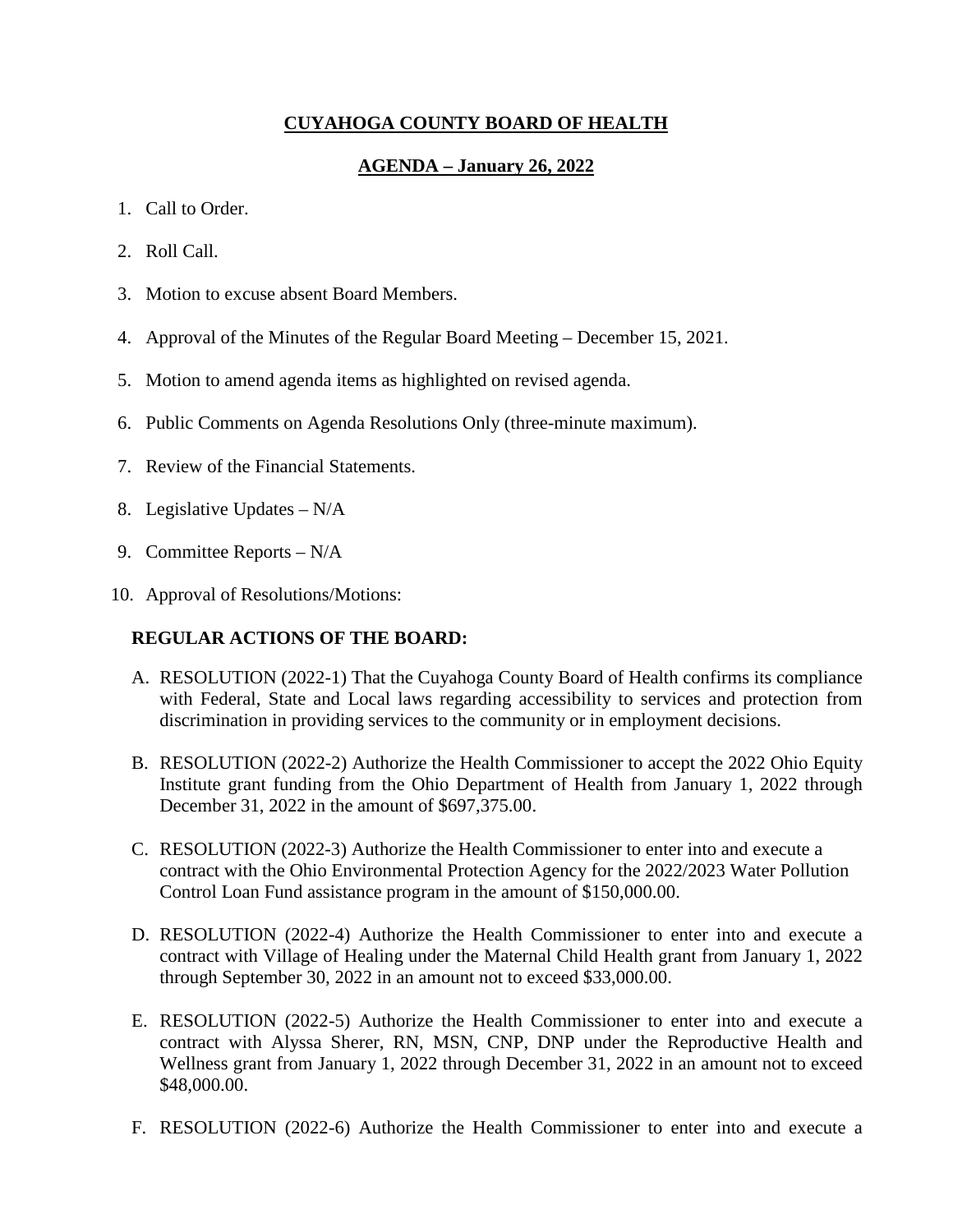contract with Bike Cleveland under the Racial and Ethnic Approaches to Community Health grant from September 30, 2021 through September 29, 2022 in an amount not to exceed \$143,054.00.

G. RESOLUTION (2022-7) Authorize the Health Commissioner to enter into and execute a contract with the following agencies under the Enhanced HIV Prevention and Surveillance grant from January 1, 2022 through December 31, 2022:

|                                                                            | Amount to be paid |
|----------------------------------------------------------------------------|-------------------|
|                                                                            | not to exceed:    |
| AIDS Taskforce of Greater Cleveland                                        | \$130,000.00      |
| Care Alliance                                                              | \$30,000.00       |
| <b>Circle Health Services</b>                                              | \$95,000.00       |
| Cleveland Treatment Center, Inc. dba Ohio Bureau of Drug Abuse \$70,000.00 |                   |
| Lorain County Public Health                                                | \$130,000.00      |
| Signature Health, Inc.                                                     | \$115,000.00      |

- H. RESOLUTION (2022-8) Authorize the Health Commissioner to enter into and execute an addendum to the contract with The MetroHealth System under the Ryan White Part A Program and Ending the HIV Epidemic grants to increase the amount to be paid to The MetroHealth System from \$1,628,515.00 to \$1,710,385.00 (Resolutions 2021-53 & 2021- 111).
- I. RESOLUTION (2022-9) Authorize the Health Commissioner to enter into and execute a contract with Area Temps, Inc. for temporary staffing services from January 26, 2022 through December 31, 2026. Amount to be paid to Area Temps, Inc. is based on the hourly rate associated with any temporary staff placed at CCBH and will be paid to Area Temps, Inc. for hours worked by the assigned temporary staff.
- J. RESOLUTION (2022-10) To authorize payment for the contract and/or order with the following vendors:

| Vendor      | Amount      | Date    | <b>Purpose</b>                     |
|-------------|-------------|---------|------------------------------------|
| CWRU        | \$23,760.00 | 7/1/21  | <b>COVID-19 Physician Services</b> |
| Weston Hurd | \$5,022.50  | 9/28/21 | <b>Outside Counsel</b>             |

K. RESOLUTION (2022-11) To approve the following job descriptions effective January 26, 2022:

Director, Nursing and Clinical Services Director, Population Health

L. RESOLUTION (2022-12) To approve the following revised job descriptions effective January 26, 2022 (ref. enclosed):

> Environmental Health Specialist in Training (formerly Sanitarian In Training) Registered Environmental Health Specialist (formerly Sanitarian) Registered Environmental Health Specialist Program Manager (formerly Sanitarian Program Manager)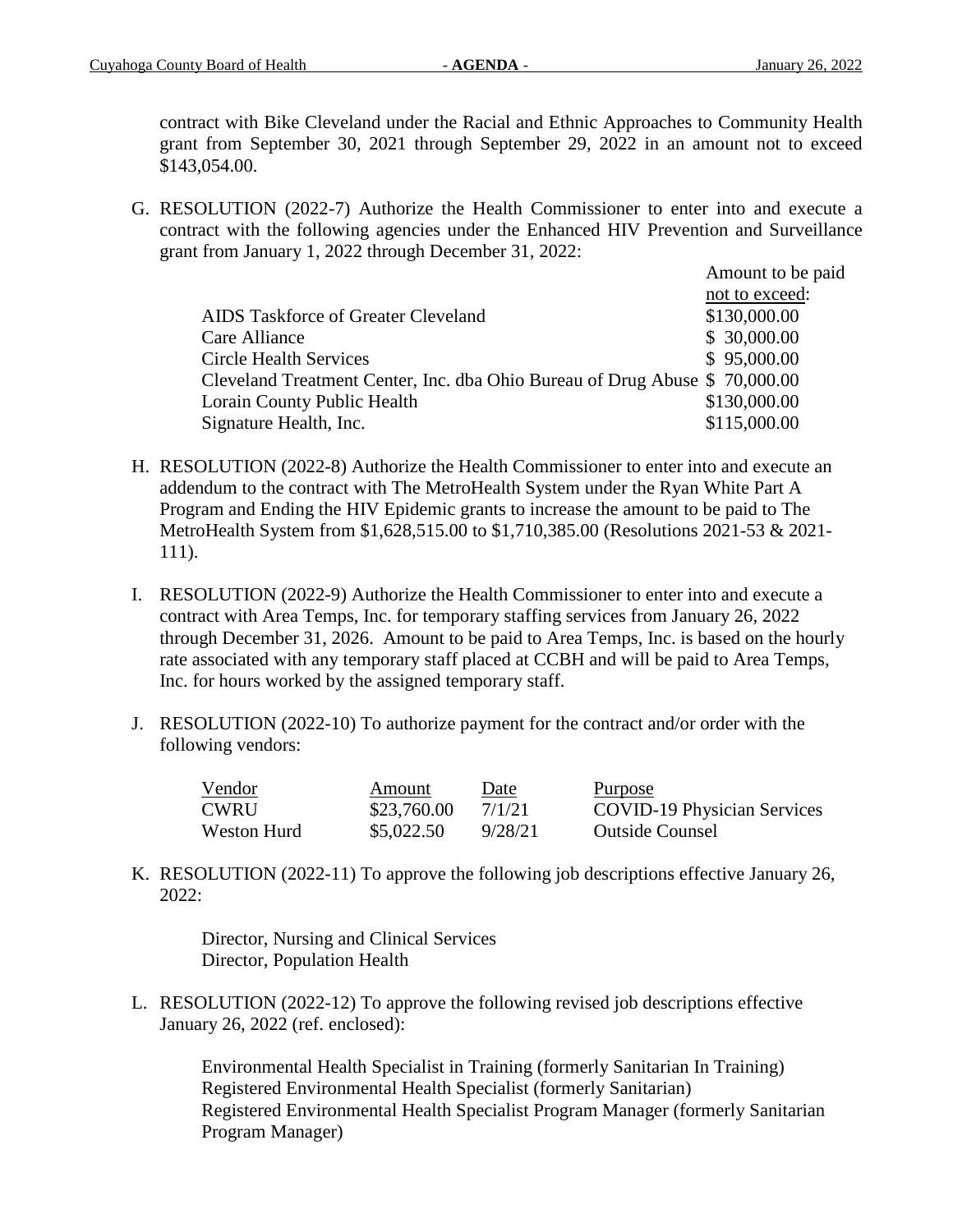Registered Environmental Health Specialist Supervisor (formerly Sanitarian Supervisor)

M. RESOLUTION (2022-13) Approval to revise the CCBH Position Complement and Pay Structure effective January 26, 2022.

# **BOARD ORDERS, RULES, FEES OR REGULATIONS:**

A. RESOLUTION (2022-14) To grant a variance as prescribed in Section 3701-29-18 (C)(6) of the Ohio Administrative Code to allow for the use of the septic tank, aerobic treatment unit and dosing tank of the sewage treatment system installed to service the residence at 4061 Giles Road in Moreland Hills (PPN: 912-26-011) as temporary holding tanks with a deadline of June 1, 2022 (ref. enclosed).

# **FIRST READING:**

None

# **SECOND READING:**

None

# **THIRD READING:**

None

11. RESOLUTION (2022-15) Approval of the Consent Agenda as set forth in the attached schedules:

| Schedule A | <b>Appropriation Measures.</b>                 |
|------------|------------------------------------------------|
| Schedule B | Cash Transfers.                                |
| Schedule C | Routine Personnel Actions.                     |
| Schedule D | Employee Training and Travel Expenses.         |
| Schedule E | Approval of Vouchers. (Available upon request) |
| Schedule F | CRC Report and Other Contracts.                |

- 12. Health Commissioner's Report (1) COVID-19 Response Update
- 13. Public and Staff Comments (three-minute maximum).
- 14. Motion to adjourn to Executive Session to discuss personnel issues.
- 15. Miscellaneous Business.
- 16. Motion to adjourn the meeting.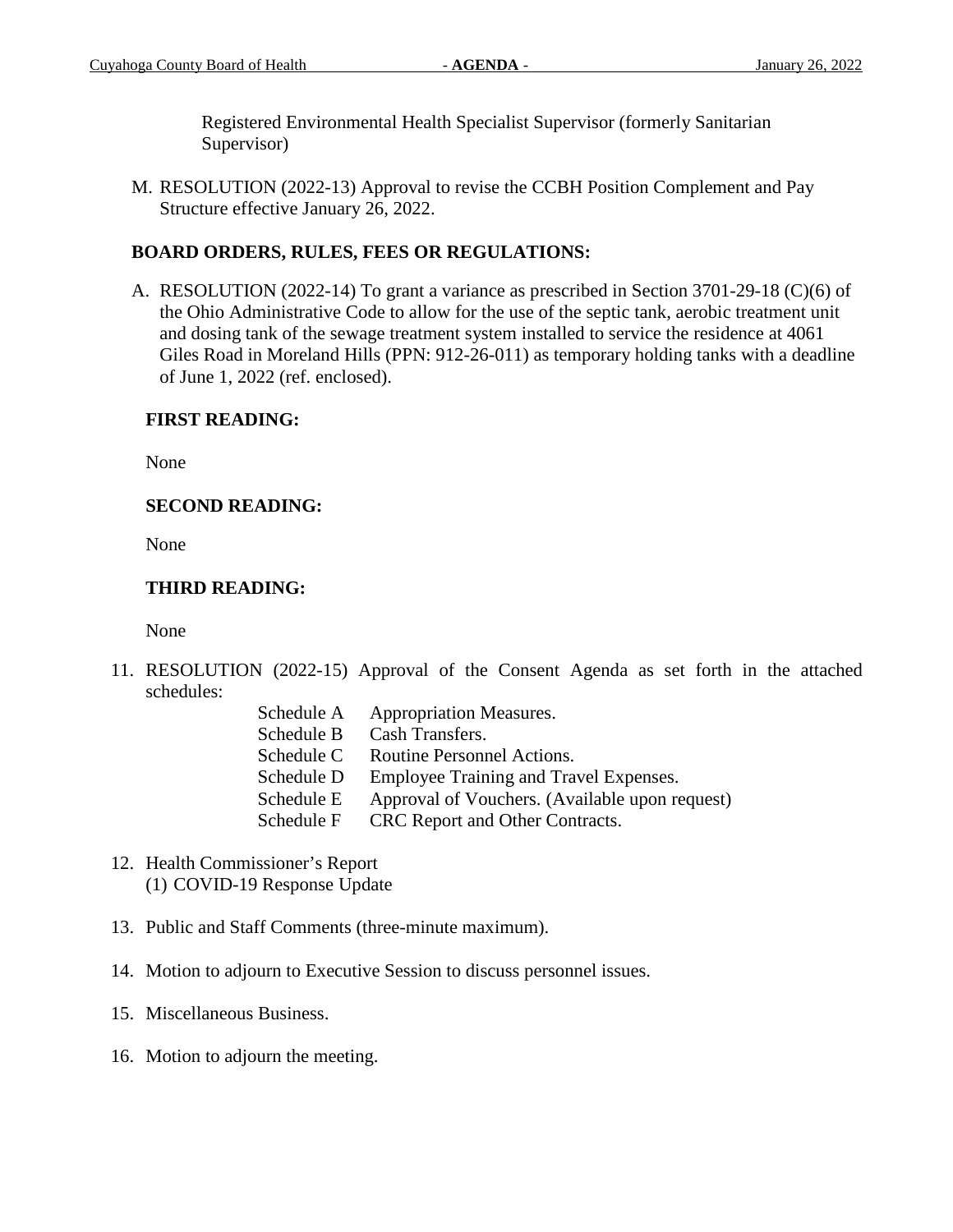## **SCHEDULE A APPROPRIATION MEASURES**

### 1. Establish Budgets

- A. Establish a budget for the 2022 Ohio Equity Institute (OEI) grant in the amount of \$697,375.00 (ref. enclosed).
- B. Establish a budget for the 2022/2023 Child Fatality Review (CFR) grant in the amount of \$250,000.00 (ref. enclosed).
- C. Establish a budget for the 2022/2023 Newborn Home Visiting Program in the amount of \$1,539,300.00 (ref. enclosed).

### 2. Budget Revisions

A. Budget revision in the 2021/2022 Breastfeeding in the Workplace grant to increase the budget by \$4,500.00 (ref. enclosed).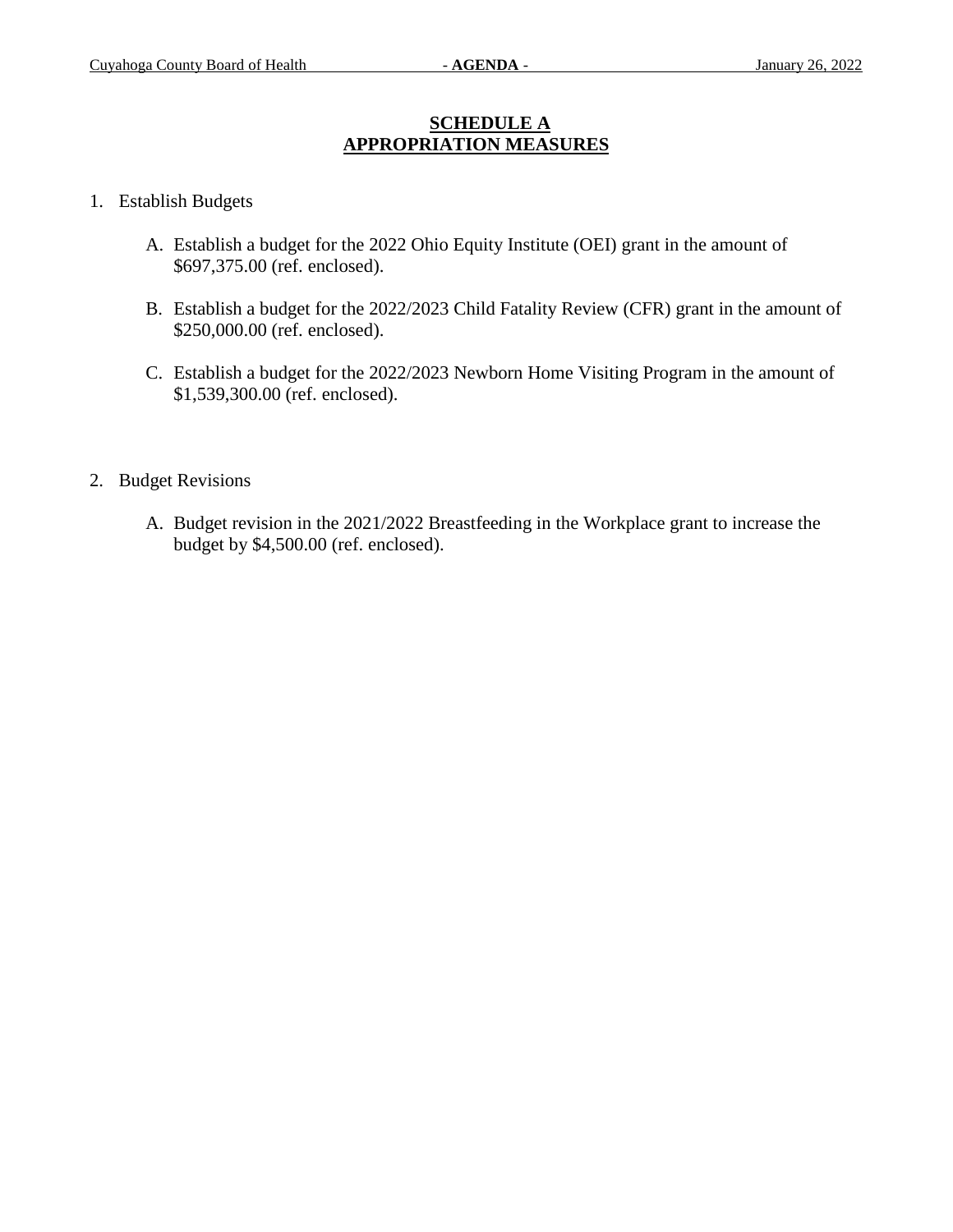# **SCHEDULE B CASH TRANSFERS**

1. Operating Transfers

None

2. Residual Equity Transfers

None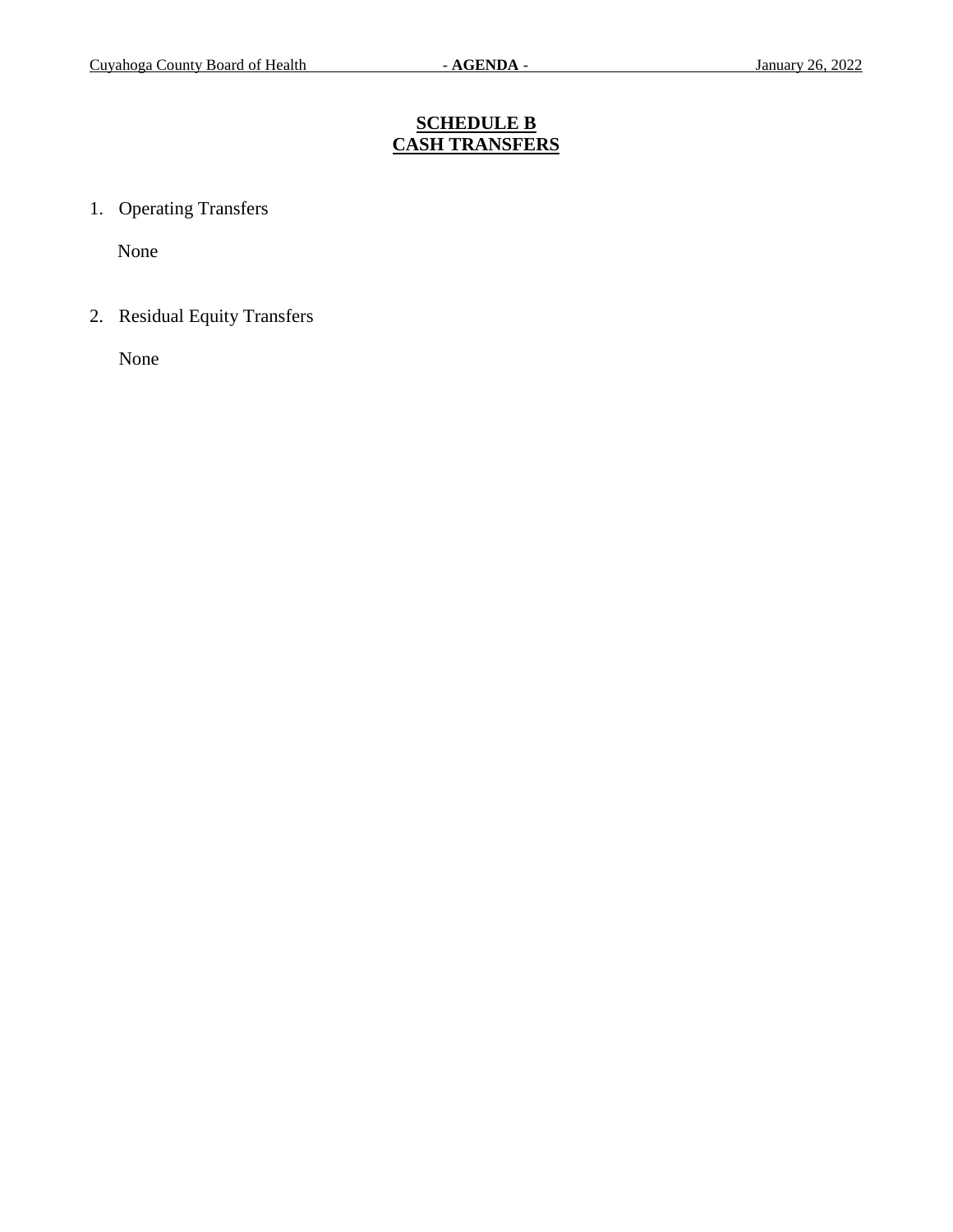## **SCHEDULE C ROUTINE PERSONNEL ACTIONS**

Unless otherwise specifically indicated, said appointments shall be effective as of the beginning of the next pay period following completion and satisfaction of any post offer requirements and signature as determined by the Director of Organizational Development.

Ratify Appointment(s):

- A. Abby Mack, Outreach & Linkage Liaison, Grade C, \$41,149.00 annually, effective January 4, 2022.
- B. Angela Bailey, Deputy Director, Grade G, \$82,482.96 annually, effective January 18, 2022.
- C. Rachel McDade, DIS Program Manager, Grade E, \$53,968.00 annually, effective January 31, 2022.

Promotion(s):

A. Stephanie Sutila, Registered Environmental Health Specialist, Grade D, \$46,991.00 annually, effective January 31, 2022.

Resignation(s):

A. Domenica McClintock, Registered Environmental Health Specialist Supervisor, effective February 4, 2022.

Retirement(s):

A. Vince Caraffi, Sanitarian Supervisor, effective December 31, 2021.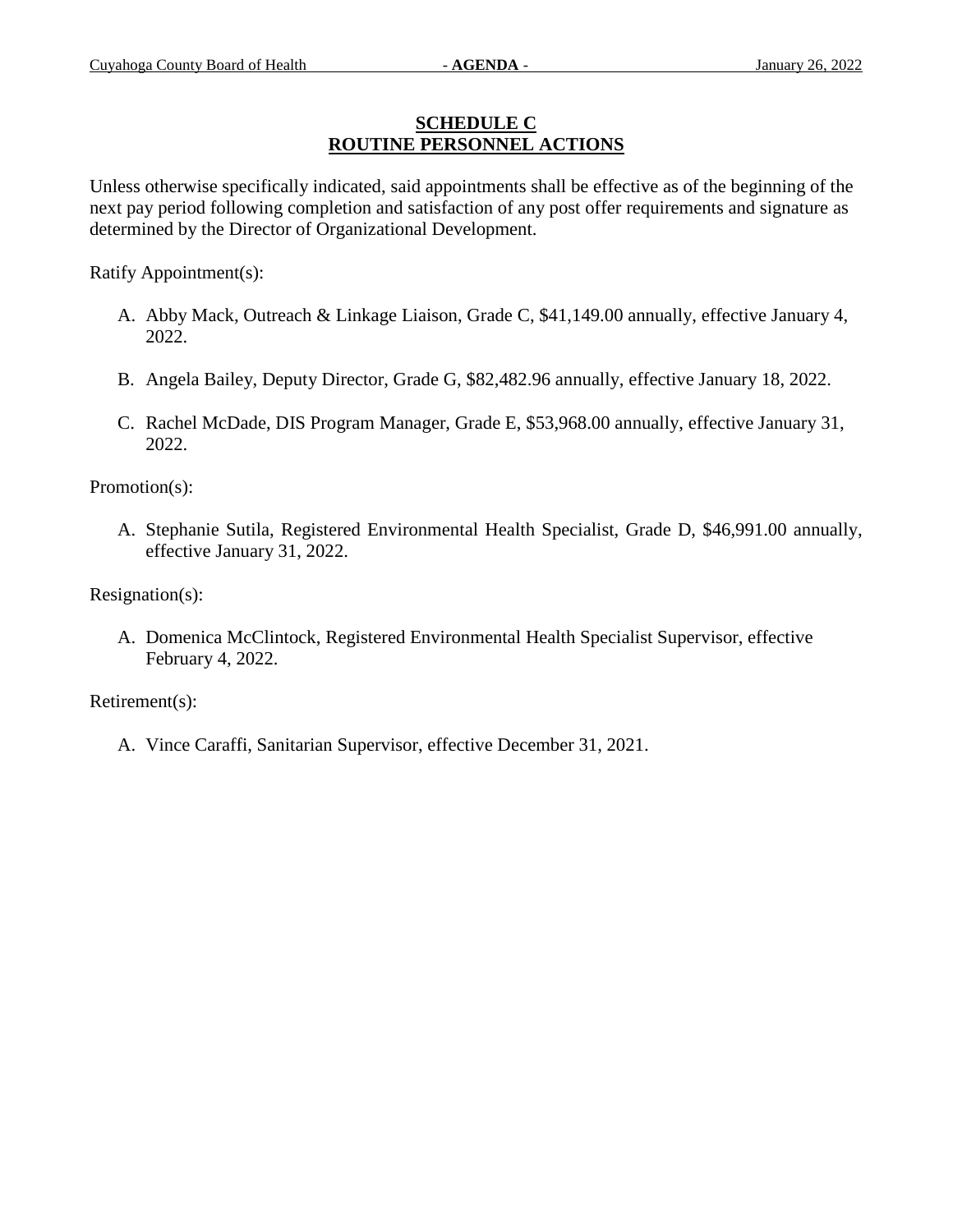# **SCHEDULE D EMPLOYEE TRAINING AND TRAVEL EXPENSES**

## **Administration**

None

Environmental Public Health

a. Environmental Public Health staff to the Ohio Onsite Wastewater Association Annual Conference January 4-5, 2022 – Columbus, Ohio.

Epidemiology, Surveillance and Informatics

None

Prevention and Wellness

None

\*Professional education under ONA contract.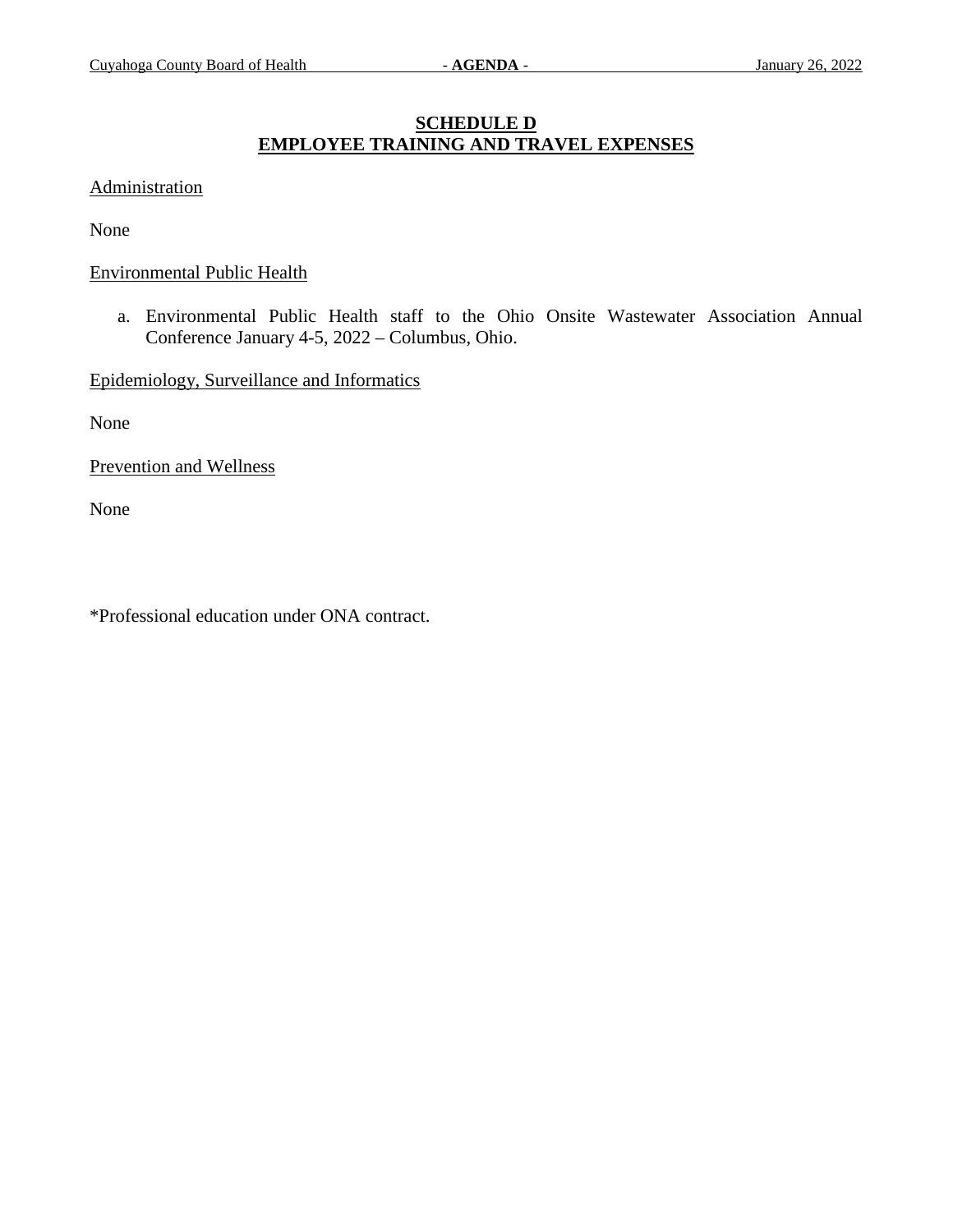## **SCHEDULE F CRC REPORT AND OTHER CONTRACTS**

## A. CRC Report

1. December 21, 2021 Meeting (ref. enclosed):

## Tabled Items

CRC 2021-64: Contract - Paramount Insurance Company

No Exchange of Funds

| CRC 2021-123: Phase II Stormwater- |                          |
|------------------------------------|--------------------------|
| City of Brooklyn                   | City of Euclid           |
| City of North Royalton             | City of Richmond Heights |
| City of Shaker Heights             | City of Strongsville     |

CRC 2021-124: Addendum - Cuyahoga County - to extend the end of the contract term from December 31, 2021 through March 31, 2022

CRC 2021-125: Addendum - The MetroHealth System - to extend the end of the contract term from December 31, 2021 through March 31, 2022

CRC 2021-126: BAA - Bright Beginnings

Contract Authorizations

CRC 2021-127: TNT Construction - \$8,880.00

CRC 2021-128: Green Home Solutions - \$20,900.00

CRC 2021-129: KMU Trucking & Excavation, LLC - \$15,995.00

CRC 2021-130: A&P Septic, LLC - \$14,619.51

### Contract Approvals

CRC 2021-131: Association of Ohio Health Commissioners - \$5,278.00

CRC 2021-132: Addendum - Richardson Compensation Consulting, LLC - to extend the end of the contract term from December 31, 2021 through December 31, 2022 and increase the amount to be paid from not to exceed \$24,500.00 to \$49,070.00

### Revenue Generating Agreements

CRC 2021-133: Phase II Stormwater - City of Middleburg Heights \$1,000.00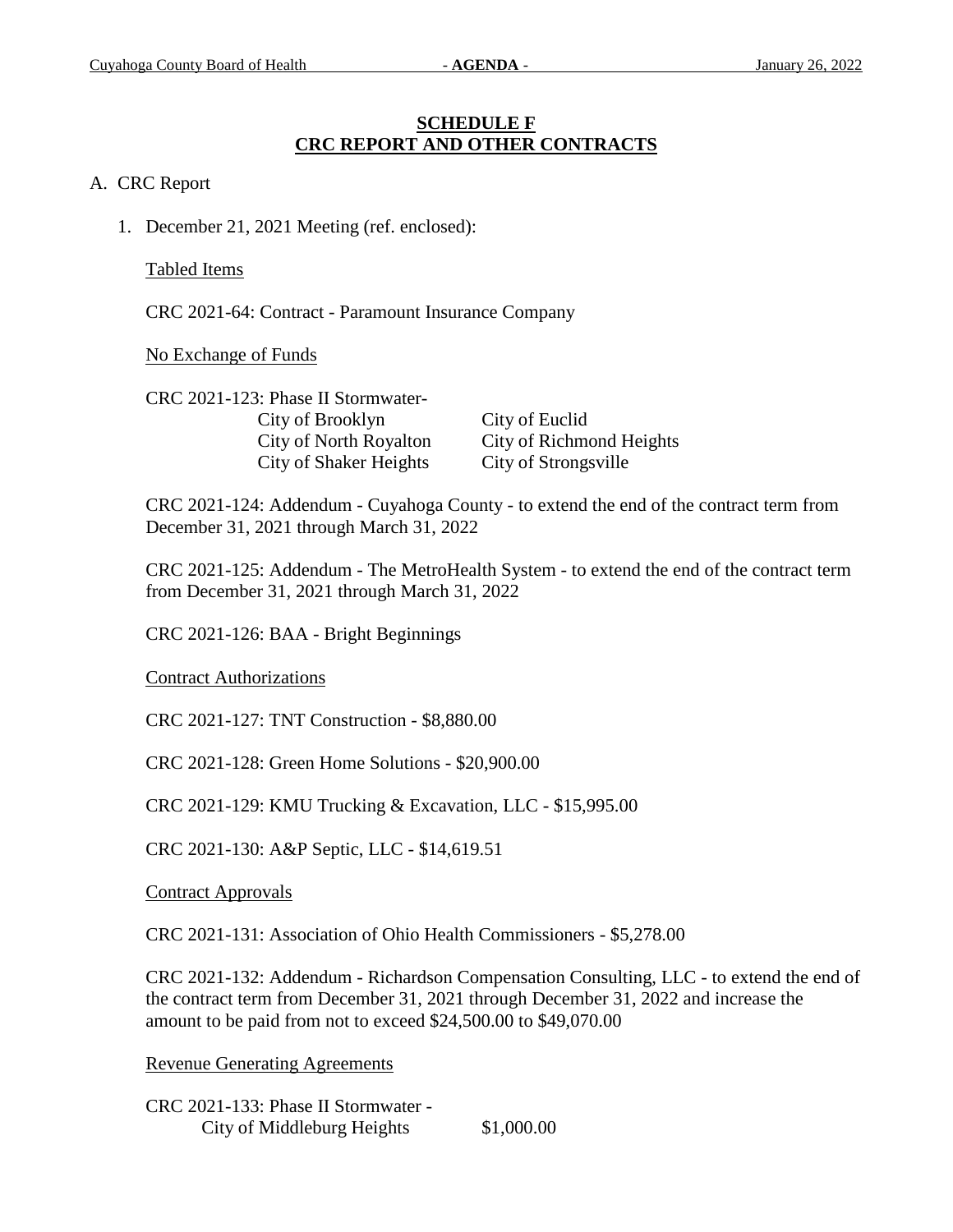City of Rocky River \$5,370.00

2. January 4, 2022 Meeting (ref. enclosed):

Tabled Items

CRC 2021-64: Contract - Paramount Insurance Company

No Exchange of Funds

CRC 2022-01: Phase II Stormwater - City of Brecksville City of Broadview Heights City of Brook Park City of Lakewood City of Middleburg Heights Olmsted Township Village of Gates Mills Village of Orange

Contract Authorizations

CRC 2022-02: Accurate Analytical Testing, LLC - \$21,337.50

Contract Approvals

CRC 2022-03: Traci Gallagher-Bonvenuto - \$8,000.00

CRC 2022-04: Addendum - Cuyahoga County Department of Senior and Adult Services - to increase the amount paid from \$56,401.00 to \$59,851.00

CRC 2022-05: USI Insurance Services - \$23,500.00

Revenue Generating Agreements

CRC 2022-06: Phase II Stormwater services - Village of Orange \$5,432.00 City of Richmond Heights  $$3,580.00$ 

3. January 18, 2022 Meeting (ref. enclosed):

Tabled Items

CRC 2021-64: Contract - Paramount Insurance Company

No Exchange of Funds

CRC 2022-07: Phase II Stormwater – City of Bedford City of Parma Village of Brooklyn Heights City of Seven Hills Village of Glenwillow Village of Valley View Village of Moreland Hills